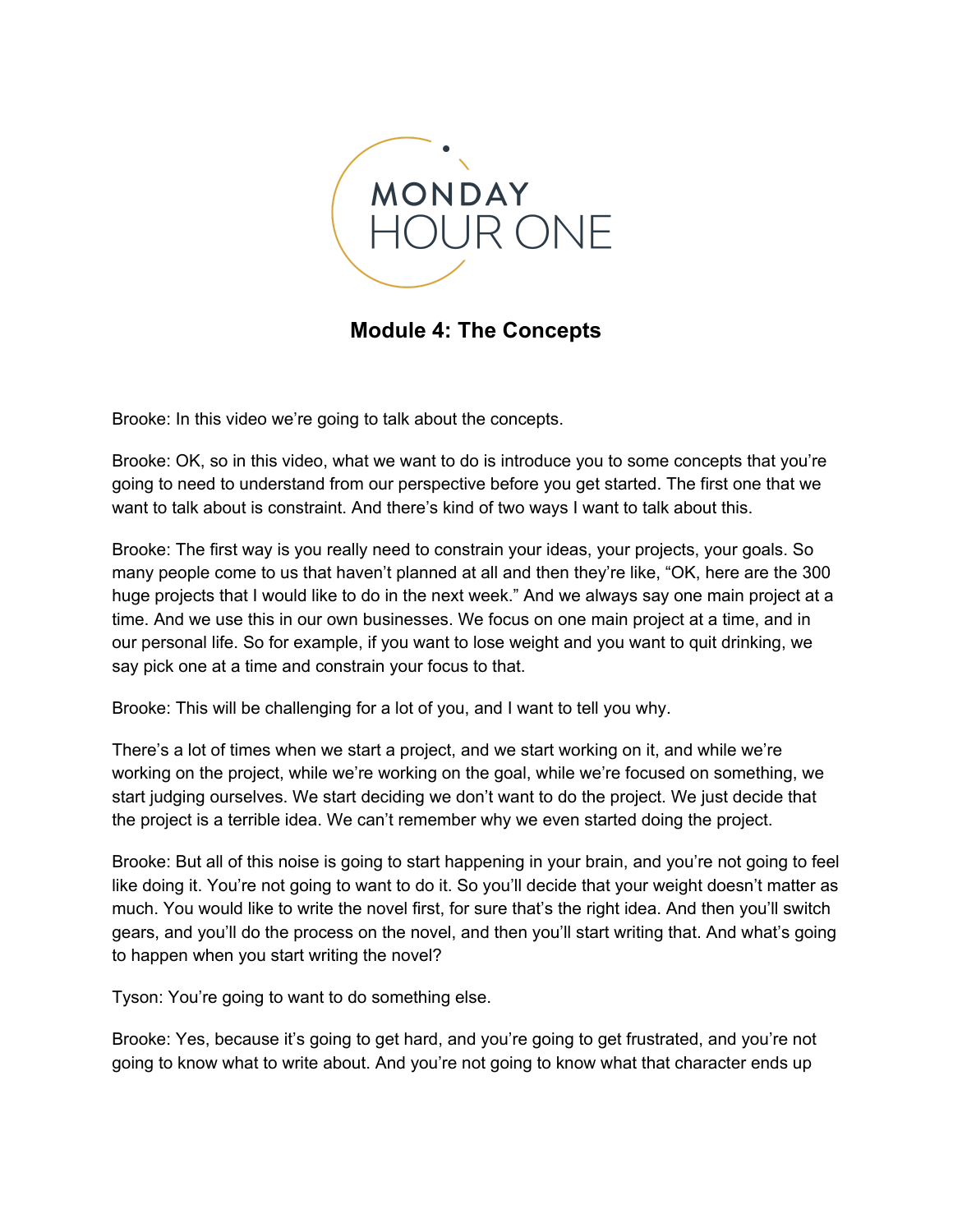doing. So you're going to decide, no, no, no, no, I don't want to write a novel right now, I want to do this. And you'll go back and forth, because that's what your brain is designed to do.

Brooke: So here's the trick with constraint. You're going to pick your priorities, you're going to pick your project, and then you're going to plan on hating it the whole time you do it. Because if you plan on loving it, and you plan on being inspired, and you plan on being excited when you do it, you're going to be very disappointed because that is not what your brain is designed to tell you. Your brain is designed for pleasure. It's designed for rest. So as soon as you start doing something confusing and challenging, your inclination is going to do the opposite.

Brooke: This whole program is designed to overcome that draw of your primitive brain that's constantly telling you to quit, to stop, or change your mind.

Tyson: So I was thinking about how so much of the students that we work with, they want to build a business, for example. They have big dreams. They want to do big things. And I think all of us have dreams. We want to do something. And the moment we maybe pick a goal, or something big, and try and plan it, and then try and execute it, it's just there's so much resistance. There's so much fear involved in actually doing it. And so …

Brooke: And so much failure. That's the other thing, right? They're starting a business. They're going to fail their way forward. They're like, "Oh, this isn't working. Let's do something else."

Tyson: So we tell them to constrain, choose one thing, and then they might choose the one thing, but they're afraid to choose the one thing because if they actually choose it, then they have to get to work.

Brooke: Right. That's a really good point.

Tyson: And I think that that's kind of the fear here, is that if I constrain, then I'll have to get to work, but that's what we're here for. That's what we want to do. We want to accomplish the dream. We want to fulfill our desires.

Brooke: Yes. So having lots of dreams is a beautiful thing. We want you to have lots of dreams, just not all at once. We're going to do one dream at a time. So picking the one thing, which one should you pick first?

Tyson: The one that you want to do. Brooke: Yeah, and it doesn't matter. Tyson: True.

Brooke: Pick the one you want to do first, but then don't tell yourself, "Oh, I want to do this one more. I want to do that one." Doesn't matter which one you pick, but what does matter is the one thing that you picked to focus on that you constrain your energy to that thing until it is complete. Super important, because your brain is going to tell you to change your mind.

Brooke: Now notice that so much of what we've talked about so far is about decisions. It's about deciding and following through. And making decisions is what will determine how your life turns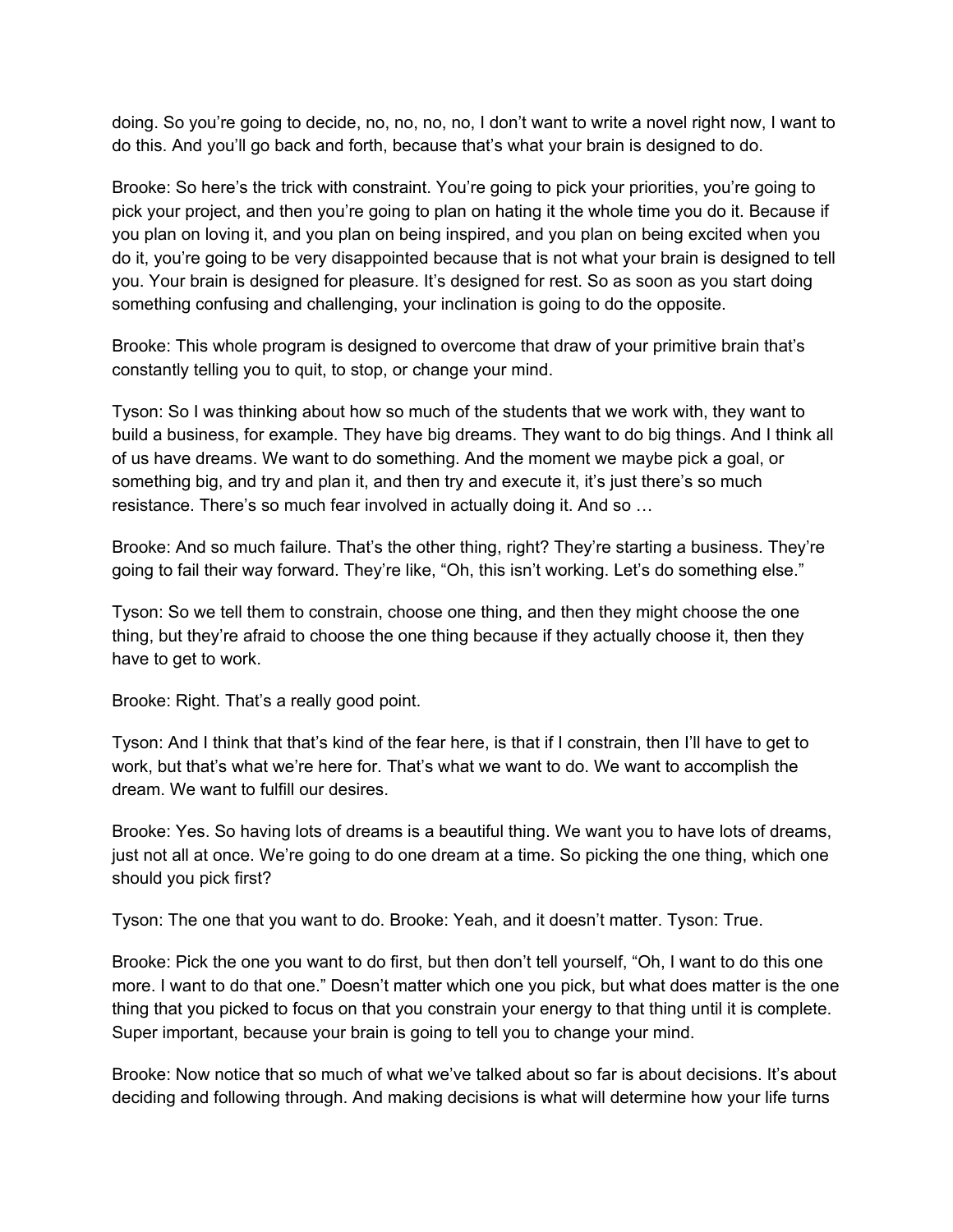out. And so we want to make sure that you're making your decisions during a Focus Time, during a very specific time where you sit down and make decisions.

That's the only time you're allowed to make decisions, and we're going to teach you about that. That's what Monday Hour One is all about.That's when you make your decisions with your prefrontal cortex.

Brooke: Any other time during your life, you are not allowed to make decisions about this thing that you have constrained to, because you only want to be making decisions with the highest part of your brain.

Brooke: OK, the second thing I want to talk about is planning. Now, we touched on this in an earlier video, and we talked about the only species that can plan are people. And a lot of times we don't want to plan things. We don't want to take the time to plan, because we feel like the time that we're taking to plan something, we could actually just be doing it. How many times have we heard people say that to us?

They're like, "Oh, I don't want to take the time. I don't want to take the time to do it."

Tyson: Yeah. And they worry about, well, I think a lot of times when they plan, it's like in the past they've failed so many times they don't want to plan, because why plan if I'm just not going to follow through?

Brooke: That's so interesting. So it's like you don't want to make the plan to go do something because you're going to waste your time creating the plan, is what we hear people say, and then you're not even going to do what your plan says. So the question is why don't we do what we plan on doing? When we sit down and we're like, "OK, I'm going to work out three days a week. This is what I'm going to do." And we just tell ourselves this very vague idea of what we want to do, and we don't take the actual steps that we're going to teach you, which is putting those three days and times on the calendar, and planning the time to get to the exercise, and finish the exercise, and take the shower, and all of that. And committing to it in a way where the planning is serious.

Brooke: I think a lot of our planning has been kind of haphazard in the past, for most of our students coming to us. They don't understand how serious it is. So the concept here is your planning is very serious. You are planning your life, and you are basically creating what your future self is going to have to do. So it needs to be thoughtful. I think a lot of times we get a little bit overzealous with our planning.

Tyson: Yeah, it's very easy to think that you're going to do something so amazing in the future and you don't plan on what that future will hold. I was just talking with my coach yesterday, and I was telling her about how my family and I, we have a plan to go to Six Flags, have some fun in the morning time. And when I planned this time I said, "OK, we're going to be back at 1:00 pm," but based on previous experience I know full well that we're not probably going to be back by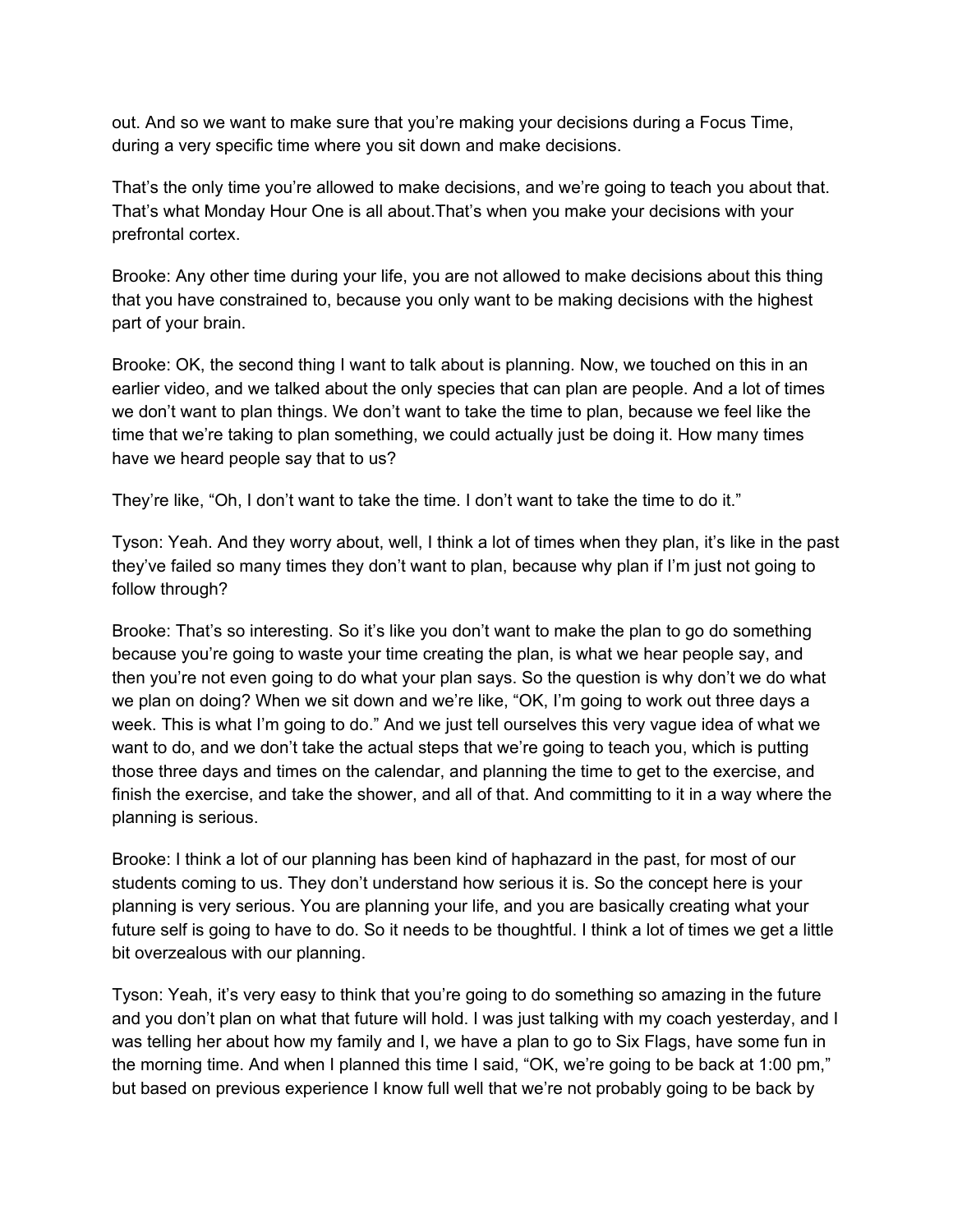one, and the amount of time it's going to take to put the kids to nap, and all of that stuff, is going to put me probably 2:00 pm. But I planned for one, and then I planned something between one and two to work on my business or to do something else.

Tyson: And so it's so often that we just plan as though this ideal future, and that we're going to be able to fix everything and do all that we want to do in the amount of time, but we don't plan in a way that says, "Hey, this is what is likely going to happen." And we don't plan for the amount of time for like space, and allowing ourselves to just have a break, or all of that. We think that we have to go, go, go in order to accomplish their dreams. And that's just really hard.

Brooke: Yeah. Like as you're speaking about this one, I'm thinking this is like, it's just not very kind to yourself. It's not kind to say, "Oh, you're going to be done by one." It's like your plan is already a lie, and then you're not going to honor the plan that you already did. So then you're not going to be able to get that stuff done.

Brooke: And so one of the things that I think is important in your planning is to anticipate how you want to be in that moment. So if you're going to go to Six Flags, do you want to have to be like, "OK, it's time to go, we gotta go, we gotta go, we gotta go"? Or do you want to have more space? Do you want to have, hey, like we have a hard stop at 12, everybody knows that ahead of time and then you hard stop at 12? Or you know you're going to want to stay a little longer, make the hard stop be at one, and anticipate how you're going to feel and take care of yourself in the future. Give yourself time to rest.

Brooke: That's one of the things that I like to do. If I'm going to be working on something, for example, let's say I'm going to be working on a book for two hours. I know after that I'm not going to want to have a meeting. I'm not going to want to sit down and do math. For sure I'm going to want to have space, and fresh air, and be able to turn my brain off for a while. So planning is all about taking care of yourself. It's about self care. It's about building into your life the things that are the most important to you, but also the things you need as a human to be able to function at the highest level.

Brooke: OK, so let's move on to resistance.

Tyson: So when we talk about this whole process, you're just going to be resisting all of it, because the natural brain will want to just indulge in pleasure. You won't want to do any of the things that you plan to do, especially when you get to the point where you're actually going to do it. And so there is kind of this resistance to that and being able to manage ourselves through it. And then there's also just the resistance of feeling like we're at the effect of our calendar and having to do what we say we're going to do. And what's interesting is you want to be able to say more so that you want to do these things instead of, I have to.

And realizing that everything is optional.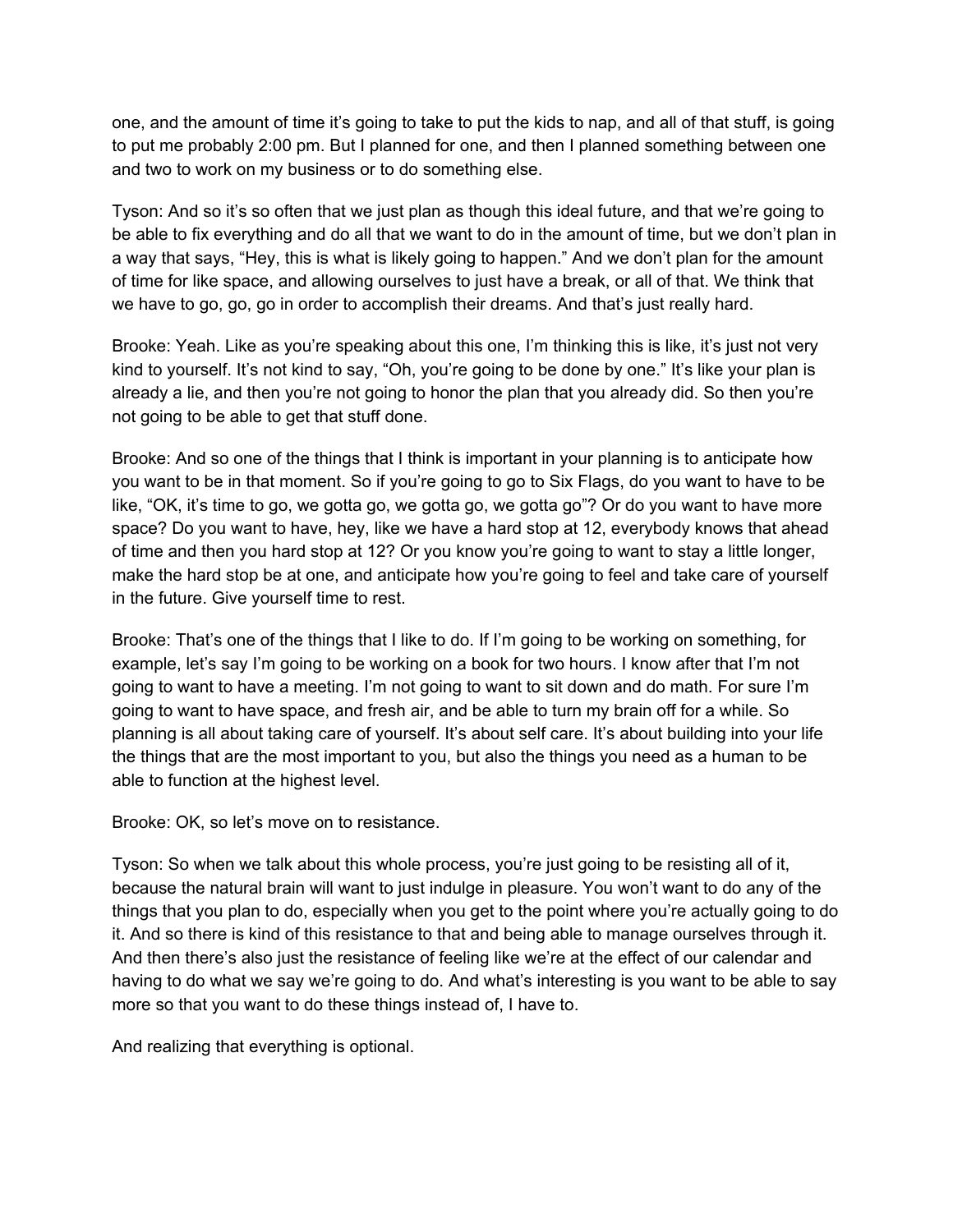Tyson: This whole process, this whole planning, taking care of yourself, being able to plan ahead of time that hey, you're going to need a break. You're going to want to break. We're going to talk about that. We're going to talk about planning free time. We're going to talk about building that into your schedule so that you're not resisting yourself while trying to live the life that you want to live.

Brooke: Right, and I think it's important to plan on the resistance, right? To plan on it coming. I feel like it's the currency. It's the price that we have to pay. I want you to imagine your life where you do every single thing you say you're going to do. I want you to just picture your life like that. You say, "I'm going to work out on Tuesday." You work out on Tuesday. "I'm only going to eat kale Wednesday." You only eat kale on Wednesday. You say that you're going to finish the manuscript next quarter. You finish it. Every single thing you plan, you do. Imagine how your life would be different than maybe it is now.

Brooke: For me, thinking about that years ago, that would have … it's night and day. Being able to plan and follow through is night and day. Now, in order for that to be true, the only main difference that you have to be willing to do is to move through resistance. Because this is what most of us do. We plan something … First of all, we resist planning. We overcome to resistance, and we plan something. And then it's time for us to do that thing we've planned to do, and we immediately feel resistance. And what most of us do is we go, "Oh, that means stop. That means go eat something. That means go on a walk. Oh, that means do that important thing that really needs to get done."

Brooke: What that actually means is what?

Tyson: You need to do the work that you planned to do.

Brooke: Even though you feel resistance.

Tyson: Even though you feel resistance.

Brooke: Yes.

Tyson: Because you will.

Brooke: Yeah, and everybody does. It's not like I'm, I don't have any resistance. I always have resistance. But that's the payment, that's the payment to actually get it done, is to move through that resistance. Now, there's always a benefit. Think about when you move through resistance and you get the thing done. Then how do you feel?

Tyson: You feel amazing. It's like the … You think that you're going to feel good, say with something pleasurable, but the real awesome feelings of feeling proud of yourself, feeling accomplished, come when you actually move through the resistance. You follow up, follow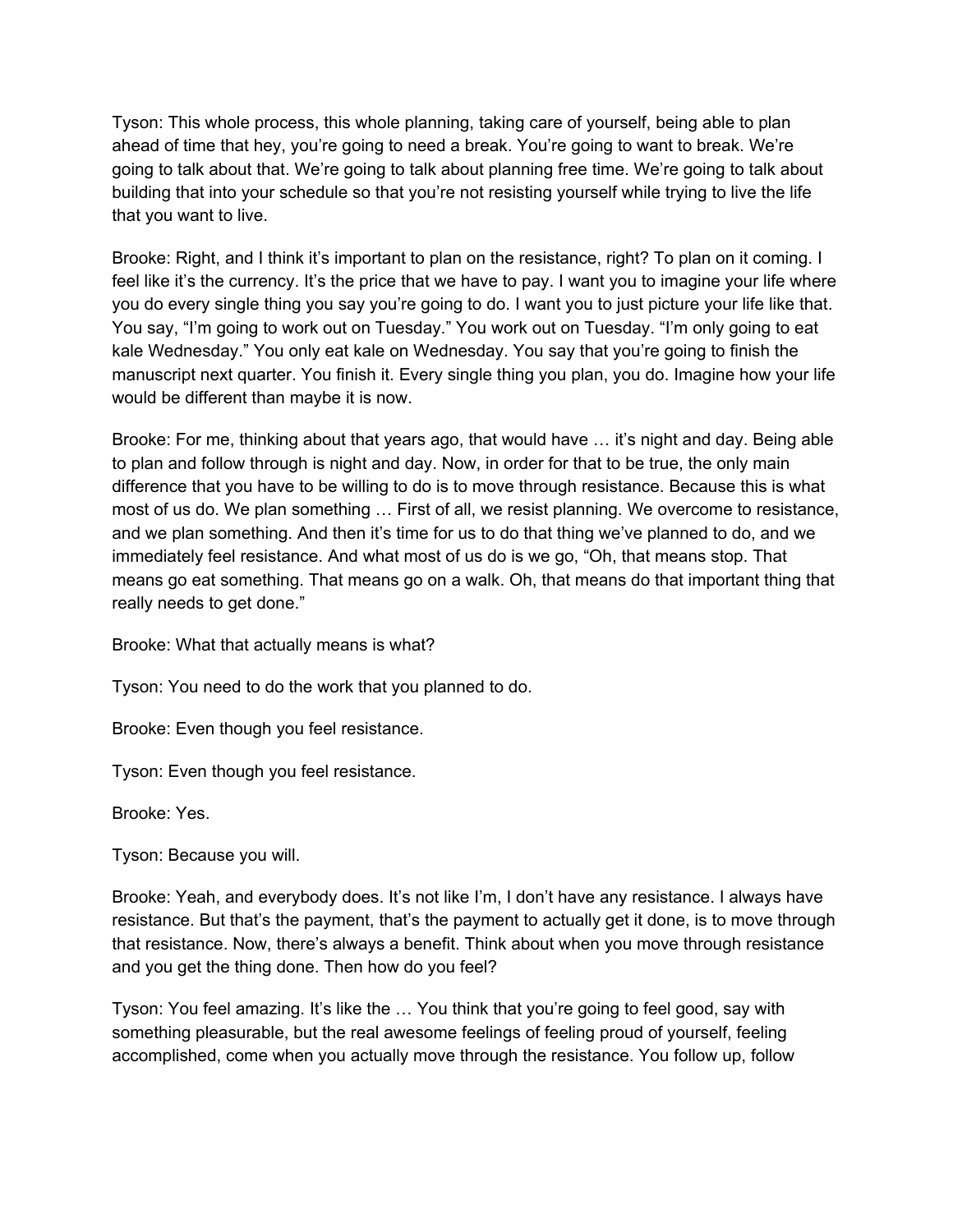through on everything you say you're going to do. I think that that's where, that's where the magic happens.

Brooke: And it's cumulative. You do something, you follow through, you do something, you follow through. You start getting the sense of self esteem. You start getting this reliance on yourself. Unfortunately feeling good about yourself doesn't make the resistance go away, but you learn how to manage resistance so much better.

Tyson: It's kind of funny because I was thinking about even being here in this environment and knowing that, "Oh there's going to be a camera on me," and I was, it was so funny because I was thinking I should expect the nervousness will come. And to welcome that, and to, instead of resisting the whole idea of, "Oh no, how am I going to show up?" just being able to step into it and know I'm not going to want to do that. I'm not going to want to show up and not going to want to even feel that. And yet doing it, and watching the results of that, I think that's what's going to be so much fun.

Brooke: Yeah. And people will say to me, "I have this big goal that I want to do." And they say, "These are all the things I have to do in order to accomplish it." And then they feel the resistance and they say to me, "But it's so hard," as if that means anything. What does it even mean that it's so hard? So what? You have resistance, it's hard, and let's go. That's how you have to remember when that resistance shows up, it's part of the deal. It's the tax you have to pay in order to accomplish your dreams.

Brooke: All right, so let's move on to, so the last thing that we want to talk about is time is in your mind. And what's interesting when you just think about time. This is something that we just made up. It's a construct for how we look at the world. So at some point in time we decided seven days a week, and a whole day is 24 hours, and we have minutes, and seconds, and all those things. And we all just accept that, and then we kind of put labels on how we use our times.

Brooke: It's like, oh, this is my free time, this is my work time, this is my family time, when really there's just time. And we get to manage ourselves within it. And if we try to like think about time as something external and we think of it as something that is happening to us, I can't … it's like I don't have enough time. That's the most common sentence that occurs for anybody is I don't have enough time. I'm just too busy.

## Brooke: Which is always a lie.

Tyson: Which is always a lie, because if there's just time and you get to manage yourself in it. And so is the idea of like time management, we can't manage time. We just manage ourselves within it. And those that do really well accomplish a lot, and those that don't do well, it's because they aren't managing their mind.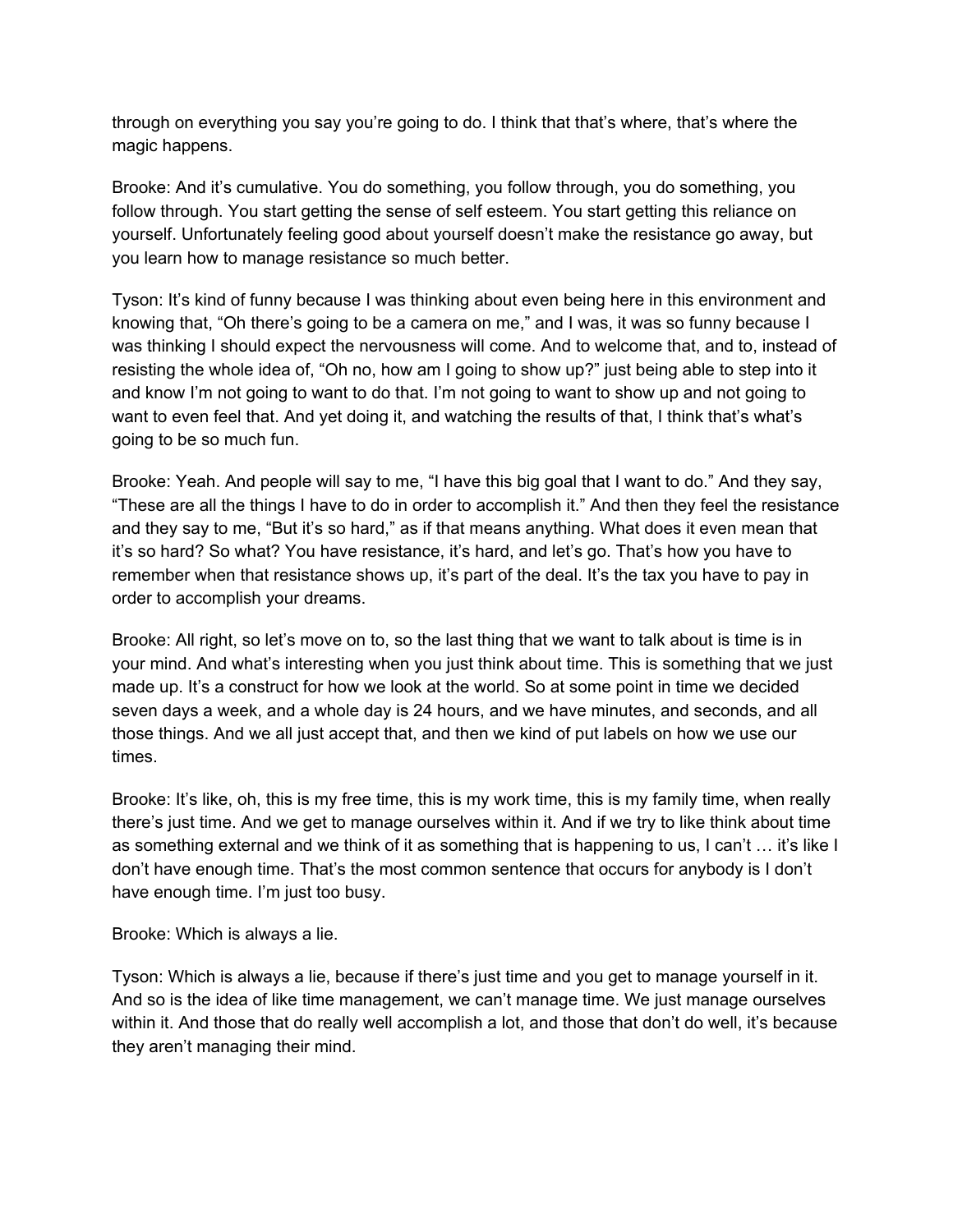Brooke: Yeah, I mean that's a super important point to really hear what you just said. We don't actually manage time because woo, time doesn't actually really exist. It's something that's just in our minds. And so one of the questions that happens so often when we get into this process is people will say, "Well how much time does it take?" Or, "How much time do I need to do something?" as if it's a concrete thing that exists outside of us in a unit, and we just need to like grab it.

Brooke: And so one of the ideas that we really need you to wrap your mind around is that time is really what you decide it is. And something takes as long as you decide that it's going to take to do it. So when you say to me, "I'm going to schedule an hour for this, but I don't know how long it's actually going to take me," you're doing it wrong. This is how you say it, "I'm scheduling an hour for this, and it's going to take me an hour to do this," because you're deciding what to do within that time.

Brooke: So it's kind of a mind bendy thing to think about, but you have to know that you're the one that decides how long something will take. And people really do say, "No, no, no. It takes a year to write a book," as if that's some rule that somebody made in the world. But I remember one of my friends saying to me, she goes, "It really only takes like 30 days to write a book. People just spread the 30 days out over a year and call it a year." And it really made me realize, "Oh, time is just a thing we make up." It really is just some thing.

Brooke: So as you're going through this, you're going to be tempted to want to go, "But wait, I don't know how much time I should schedule for that. I should go ask someone. The time people, the time police, they'll know how long it takes them." You get to decide how long it takes for everything, and that's where you start really seeing the freedom with your own life and how much time you want to spend on things and in creating things.

Brooke: So I just want to add one more thing here. I think it's a good time to bring it up. If you're a perfectionist, this is never going to work. You want to tell them why?

Tyson: Oh yeah, if you're a perfectionist, you're always going to think that it's not good enough. You're creating a presentation, you're analyzing data, whatever you're doing with your work, you're always going to think, "Oh, just a little bit more."

Brooke: Just need a little more time.

Tyson: Just a little more time to tweak this and to tweak that, and then it never gets done. And so we teach about this concept called B minus work. And we've all gone to school, and we're all usually programmed to think, let's do the A, we want A plus. We want A plus plus. When in reality, what is helpful for the world, and what allows us to actually move forward and get things done faster is B minus work. And knowing that if it's good enough, and you just get it done within the time that you say it's going to get done, it's actually going to be pretty good.